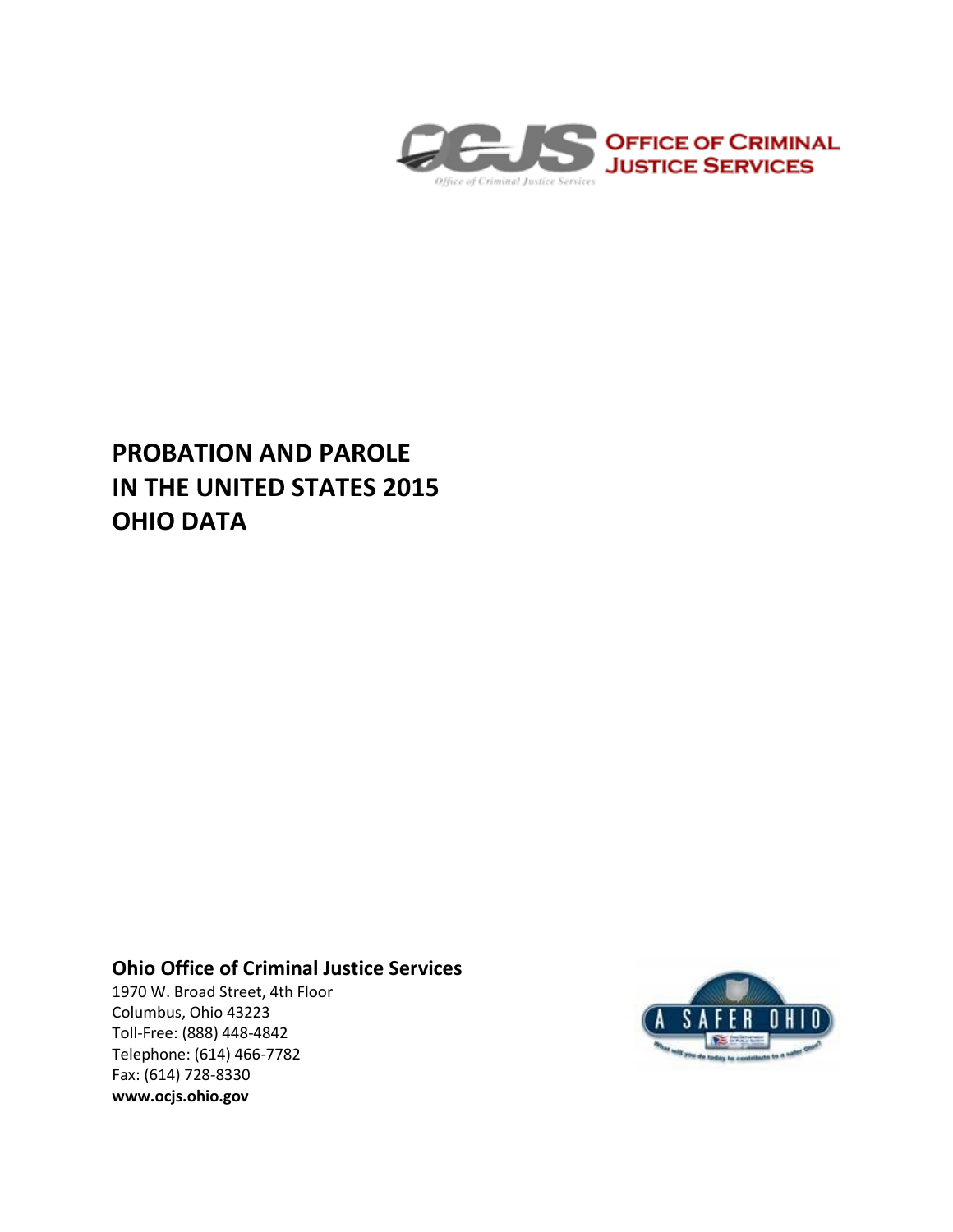### **PROBATION AND PAROLE IN THE UNITED STATES, 2015**

In December 2016 the Bureau of Justice Statistics released *Probation and Parole in the United States, 2015.* Data come from the 2015 Annual Probation Survey and the 2015 Annual Parole Survey. The surveys cover the federal system, all 50 states, and the District of Columbia.

Probation is defined here as a court-ordered period of correctional supervision in the community, generally as an alternative to incarceration. Parole is defined as a period of conditional supervised release in the community following a prison term.

The following are highlights taken from this report.

- At yearend 2015, an estimated 4,650,900 adults were under community supervision. The majority, 81%, were on probation, while 19% were on parole.
- In Ohio, approximately 262,000 adults were under community supervision at the end of 2015, an increase of 1.4% from January 1, 2015.

### **Probation statistics**

- The U.S. probation population decreased 2.0% in 2015 to 3,789,800 adults on probation.
- At yearend 2015, the probation supervision rate was 1,522 probationers per 100,000 adult U.S. residents, or 1 in 66 U.S. adult residents.
- Ohio ranked fourth highest in the total number of adults on probation, behind Georgia, Texas and California, with an estimated 243,710 probationers by yearend 2015. This represents an increase of 1.1% from January 1, 2015 to December 31, 2015.
- Ohio's probation rate of 2,706 per 100,000 adult residents was greater than the national rate of 1,522 per 100,000 adult residents.

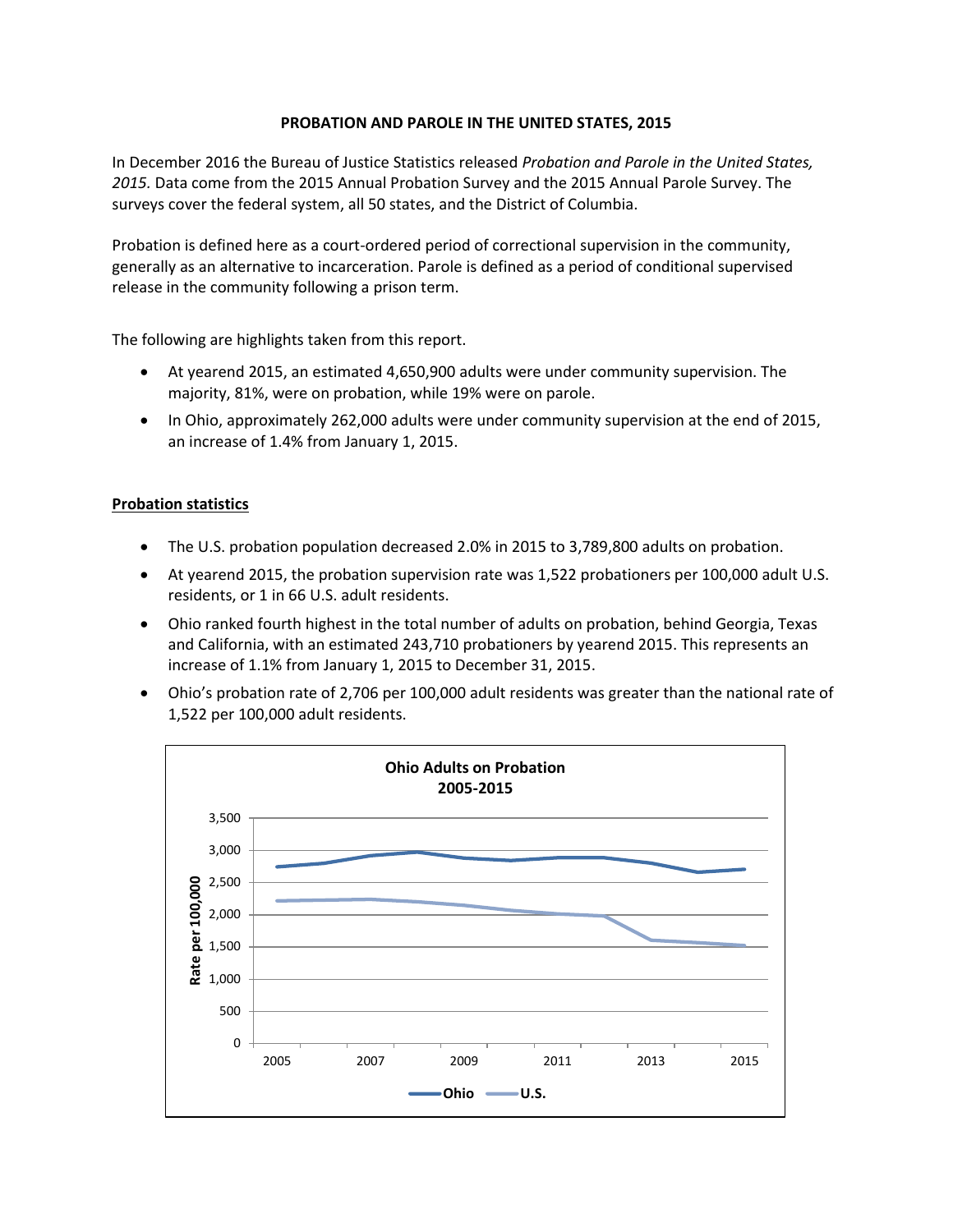#### **Parole statistics**

- The parole population in the U.S. increased 1.5% in 2015 to 857,858 adults on parole.
- In 2015, 350 persons per 100,000 adult U.S. residents were under parole supervision, or 1 in 286 U.S. adult residents.
- Ohio ranked tenth highest in the nation, with 18,284 adults on parole by yearend 2015. This represents an increase of 5.6% from January 1, 2015 to December 31, 2015.
- Ohio's parole rate of 203 per 100,000 adult residents was less than the national average of 350 per 100,000 adult residents.